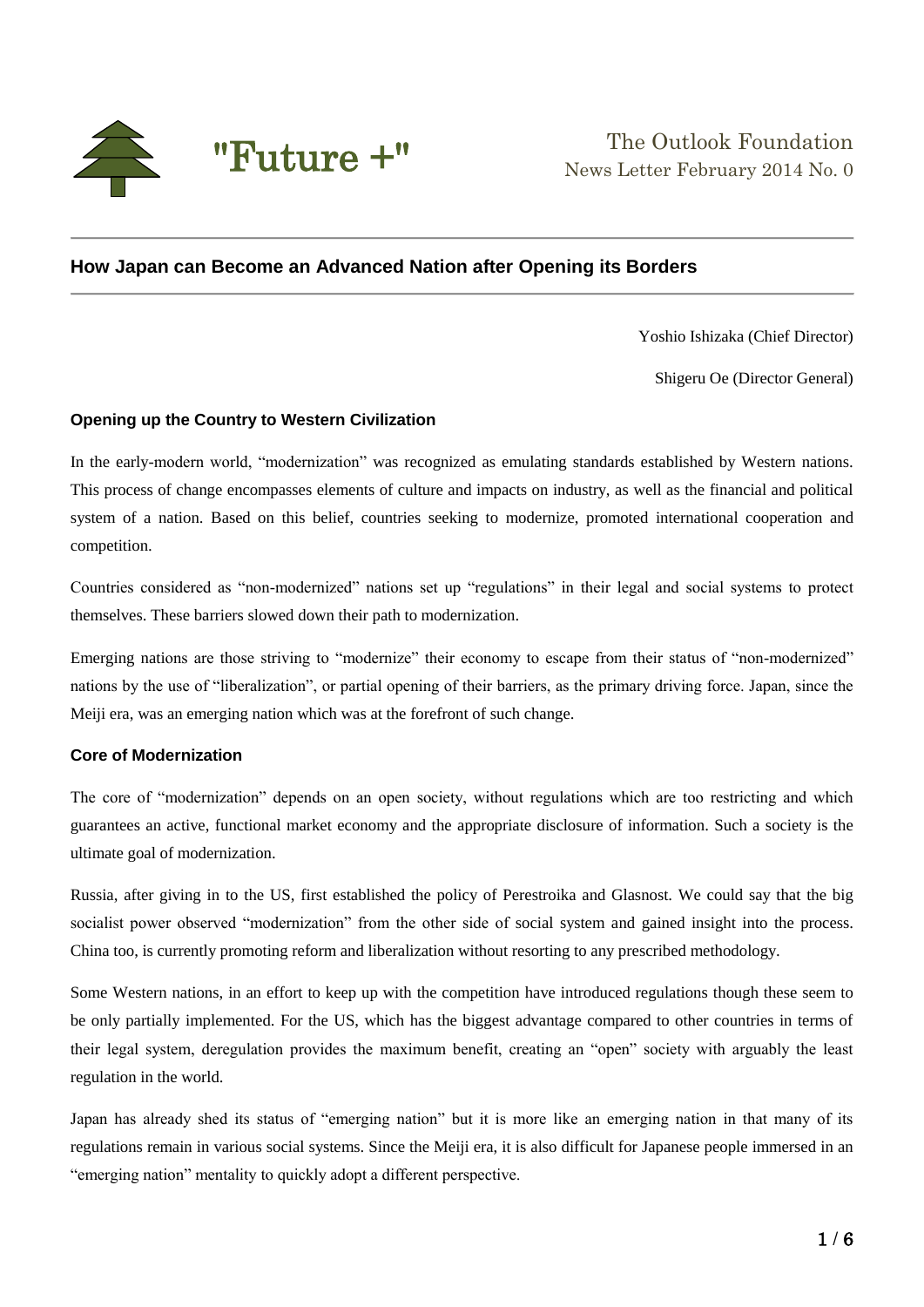## **Society with Various Regulations**

The Council for Regulatory Reform of Japan (The Council) started to examine systems which encourage the government ministries having jurisdiction over laws and governmental and ministerial ordinances to proactively review regulations. This council, after designing a system, intends to verify regulations covering approximately 14,000 items under the laws and the governmental and ministerial ordinances, which will hopefully lead to a relaxation of regulations (MSN Sankei News, January 21, 2014).

The following are examples of "deregulation, privatization and liberation since the 1980's" provided by Wikipedia. Public and private sectors are still struggling to achieve the recommendations of The Council. Apart from the examples below, there are numerous other regulations in Japanese society.

- Privatization of Nippon Telegraph and Telephone Public Corporation
- Privatization of Japanese National Railways
- Japanese big bang in the financial markets and removal of restriction on number of taxes
- Relaxation of conditions upon new entry into motor truck transportation business
- Relaxation of conditions upon new entry into motor bus transportation business and deregulation on electric power utilities
- Relaxation of standards to grant liquor sales licensing
- Relaxation of annual minimum production volume of alcoholic beverages
- New entry into port transportation business
- Opening up of telecommunication business
- Participation of stock companies in agriculture
- Opening up of the mail business to the private sector
- Increased outsourcing of business
- Relaxation of drug-related regulation by reclassifying drugs as "quasi-drugs"
- Opening of architectural standard inspection operation to private institutions
- Opening of administrative services provided by designated administrator systems to foreign capital
- Relaxation of limits on building heights for tall buildings and promotion of building super-skyscrapers in the metropolitan areas
- Expansion of redevelopment and use of underground space by the deregulation of restrictions on the use of underground space

It is a prerequisite to get over these regulations if Japan wants to be a truly advanced nation.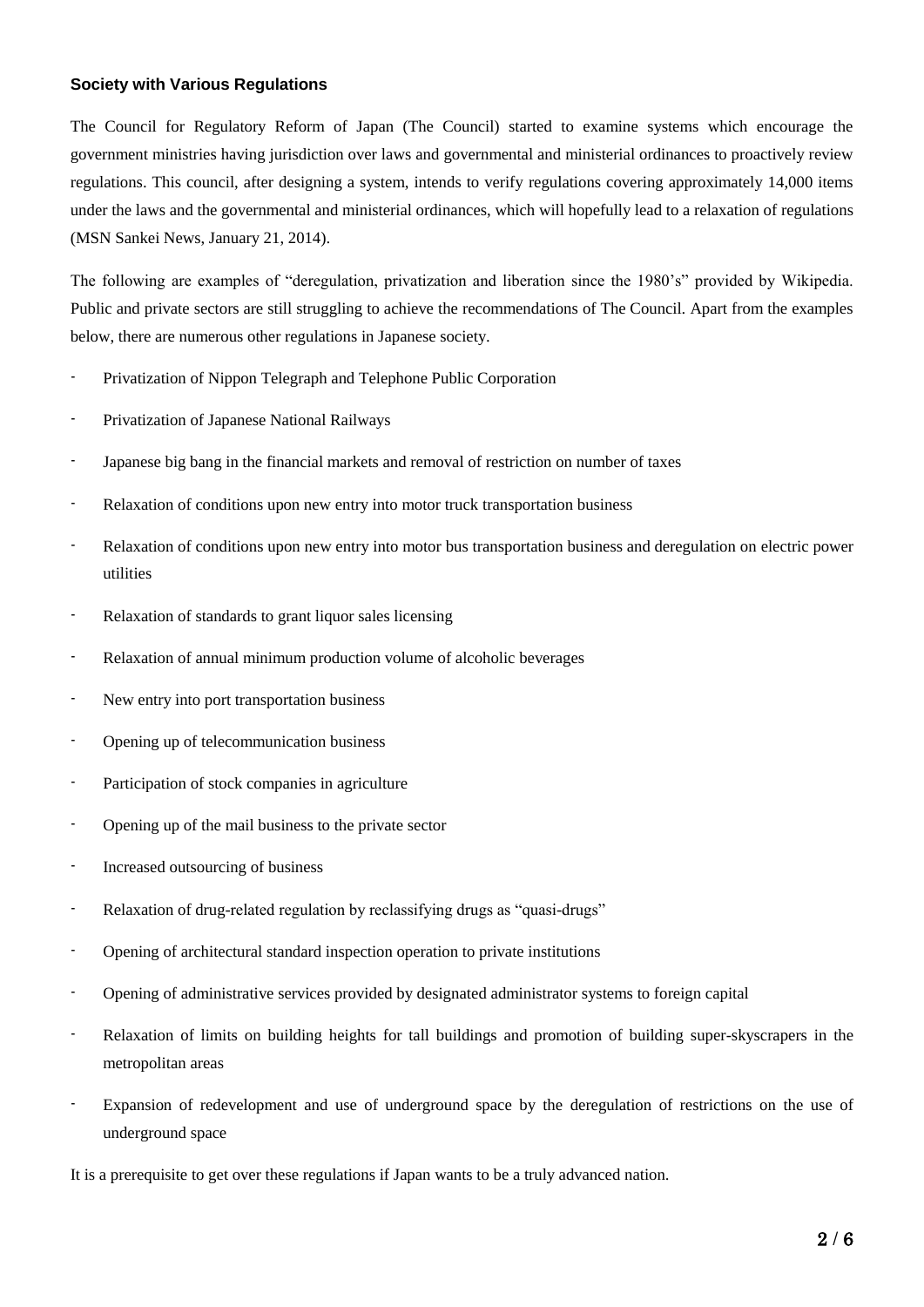# **Japan Opens Itself to the World for the Second Time – To Change from an Emerging Nation to an Advanced Nation**

Japan, a former emerging nation, was slated to overtake other advanced nations in economic and industrial areas. It has outgrown the "emerging-nation" status but still hasn't joined the group of advanced nations, leaving it in limbo – a kind of "ronin" (not belonging anywhere). With the advent of "new emerging nations", Japan seems to have lost its place in international society. As such, it has been forced to abandon the position of an emerging nation and face the challenge being brought by these newcomers. Such a structural change is considered a remote cause of the rapidly increasing enthusiasm toward "human resources playing an active role in the global age".

To be an advanced nation, Japan should be a country which gains deserved respect from other countries. To that end, it should embrace a truly open society as well as achieve economic self-reliance. It is also essential to establish an identity of its own – to forge a unique culture, which integrates with society and economy. Strong leadership should be exercised in various areas including historical view, foreign policy and security policy.

In conjunction with efforts by companies to boost competitiveness, Japan should change its industrial structure. It should also depart from the trade policy of relying on exports and should strive harder to reinforce currency initiatives.

At the same time, Japan should recognize that it has an important role to play on the international stage. By taking advantage of its past experience as a former-emerging nation, it can now extend support and advice to other emerging nations and to those nations likely to become an emerging nation.

## **Development of a globally-minded workforce**

A central belief of globalization is the transformation from an emerging nation to an advanced nation. In this respect, globalization is seen as synonym for the opening of Japan for the second time. A number of prominent and enlightened figures drove Japan to accomplish what is often referred to as the "Meiji restoration". Now we leave this role up to a globally-minded workforce.

In the past, requirements for the globalization of human resources were to emulate the US standards, as far as possible. Nowadays, however, the US has various social problems and therefore learning from the US is not necessarily viewed as the most appropriate methodology for Japan to follow in order to accomplish true "modernization". Japan knows instinctively that it needs to depart from focusing solely on the US model of change and focus instead on "globalization" as a vehicle of change.

To facilitate the Japanese society to make the maximum use of the globally-minded workforce, the society itself should be globalized. Globalization forces us to become a society which is open, without regulations which are too restricting and which guarantees an active, functional market economy and the appropriate disclosure of information. Such a society plays a central role in the modernization process. A globally-minded workforce consists of people who are "independent", highly capable of "fulfilling responsibilities" and "making right decisions" in a modernized, globalized environment.

## **Re-evaluation of the Liberal Arts**

It is a natural consequence of Western standards having a dominant position in society, as well as in international politics and in global economies that the underlying liberal arts values play such a major role. Liberal arts are the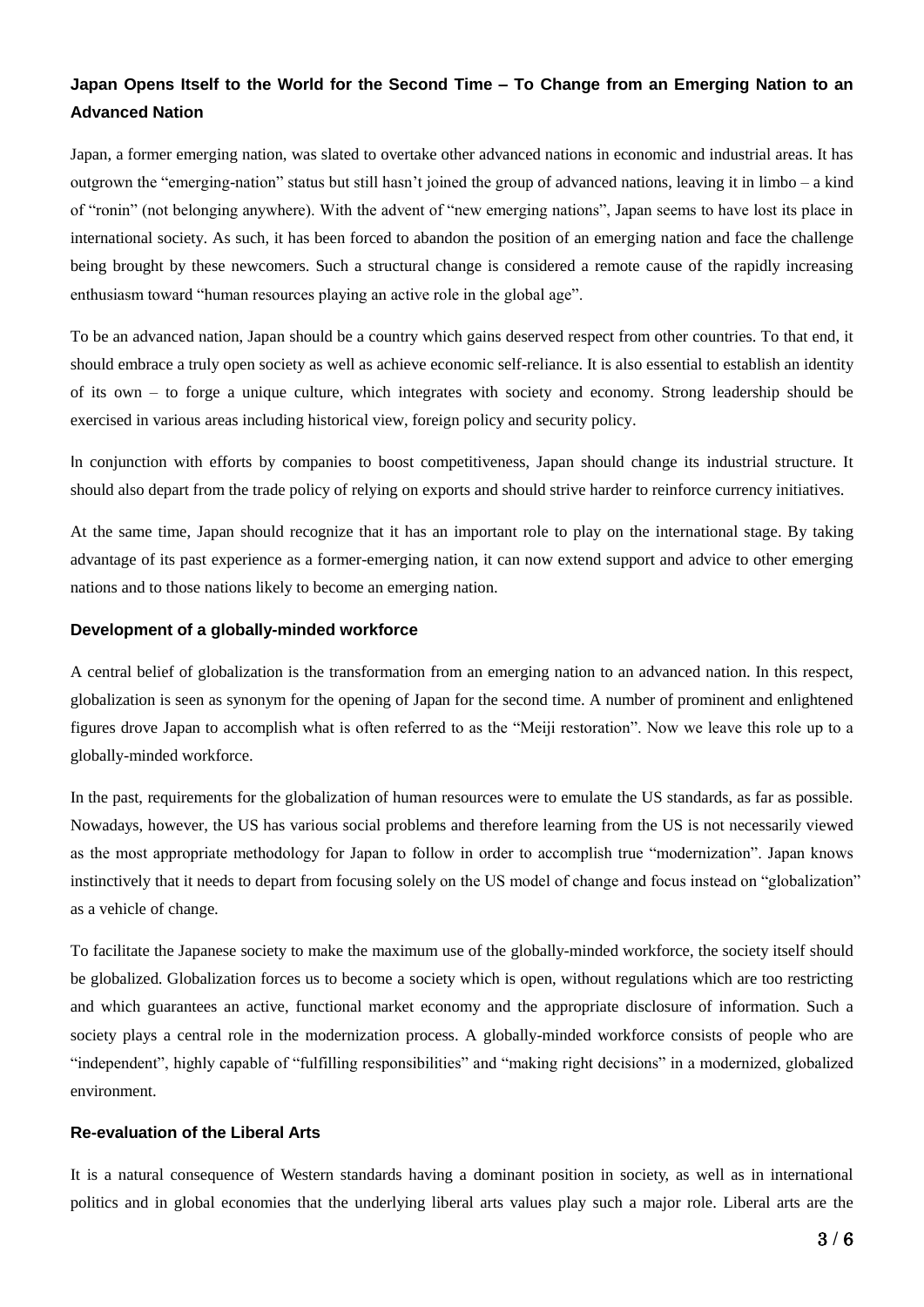shared notions in Western nations which have a common origin in Greek and Roman civilizations. Even for non-Western nations, they are essential requirements to modernization by Western standards. One of the outstanding characteristics of Western civilizations, compared to their global counterparts, is logical thinking that dates back to ancient Greece. This concept of logic is the backbone of liberal arts.

Japan, as a super-emerging nation, currently on the brink of a new quest of establishing itself as an advanced nation. For that purpose, Japan must master the underpinning facets of liberal arts as they were key to the progress of other advanced nations. Japan has to strive to have a deeper understanding of liberal arts.

## **Role of Liberal Arts**

A person pursuing the study of liberal arts should aim to master the concepts and principles of the cultural, natural and social science that formed the base of the "civilizations" supporting the modernized world and determine the subjects and themes they wish to engage in. Mathematics is especially important as a base for logical thinking processes and history allows one the advantage of hindsight in gaining a broader view and perception of the world.

At the same time, it is important to engage in non-specialized areas (fields other than the one chosen to specialize in) choosing from diverse fields such as the law, medicine, physics, chemistry, biology, literature, philosophy, architecture, psychology, art and sports. By taking full advantage of the knowledge gained in the study of liberal arts, people can enhance their view on their specialized field and on any other fields they may find interesting.

The study of liberal arts is only one of the doors to globalization. It provides a true understanding of the underlying logic and fosters a spirit of freedom and independence that mean much more than academic theory alone. When a nation develops its knowledge and understanding of the liberal arts, it moves a step closer to being an advanced society without putting down other nations.

#### **Responsibilities of Japan as an "Advanced Nation"**

A nation can no longer be regarded as a "new advanced nation" merely by mastering the liberal arts that form the basis of Western values. Being an "advanced nation" means having values and a culture solid enough to impact the world and being able to exercise economic power to be leaders in positively influencing nations.

The modernization led by the West was by no means a mistake in our view, but for newly rising "advanced nations", they must be able to introduce "something" that is new and innovative and which reaches beyond the conventional standards. In the process of becoming the next advanced nation, Japan's most important responsibility, in cooperation with China and South Korea which whom Japan has a long, shared history and culture, is to further develop the modern social system created by the West.

An example of Japanese nature not observed in the West is the spirit of "harmony". As found in the "scene of equality" set up in the tea ceremony in Sengoku-era (the age of provincial wars) forbidding hierarchical relationships, Japanese people are adept at achieving mutual benefits and overcoming conflicts and aggressive competition. These valuable qualities have been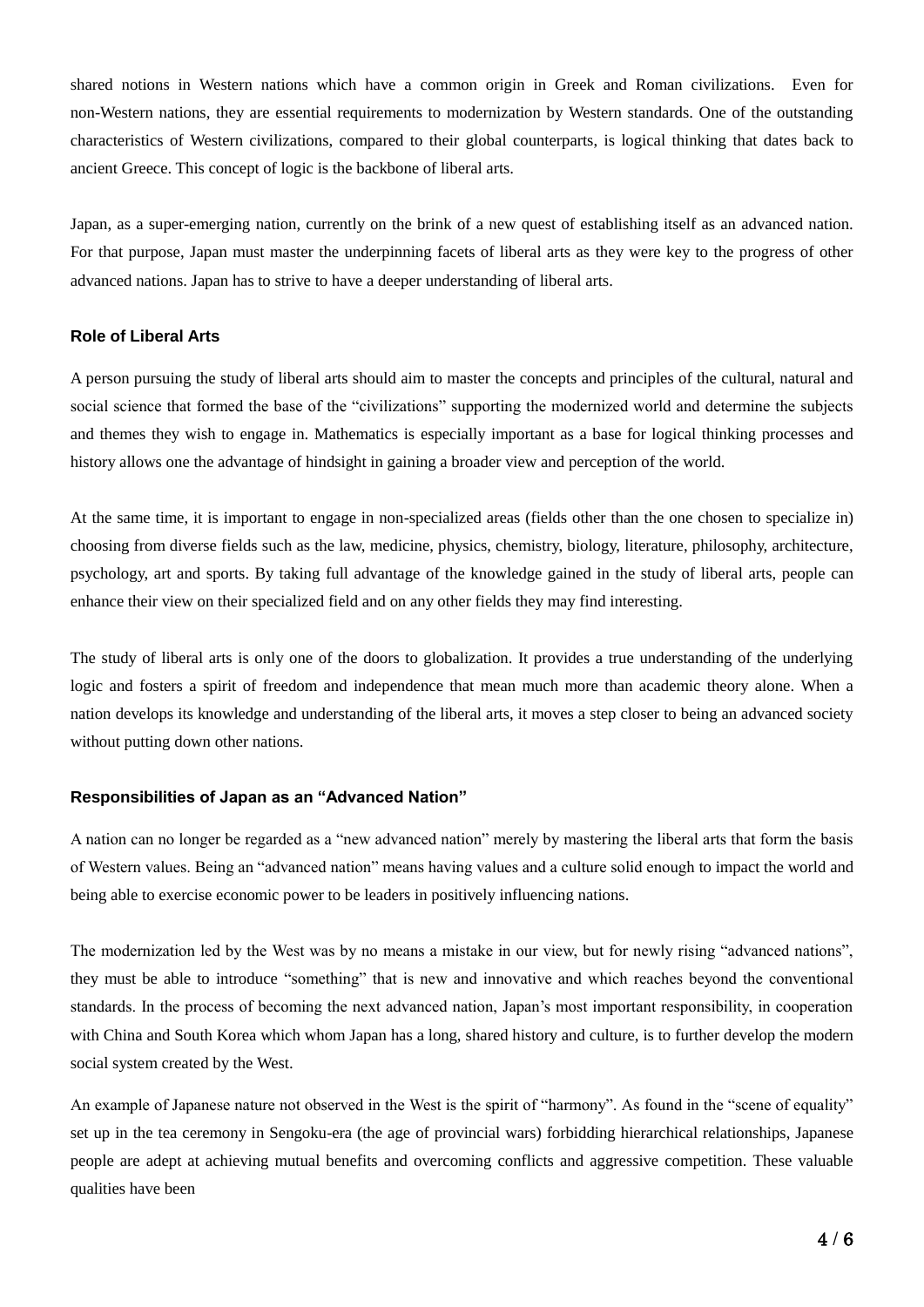acquired in the process of a long history and culture, developing patience through the acceptance of various foreign cultures. Not neglecting the harmonious balance in preference of the aesthetic is the foundation of Asian cultures. This spirit of harmony is one of Japan's most outstanding qualities compared to Western countries.

Creating harmony through proactive communication, instead of reacting to issues, is the pillar on which the responsibility of an "advanced" nation rests. In cooperation with Asian nations such as Singapore, ambitious to grow out of the "emerging nation" status and join the members of "advanced nations", Japan can present an advanced model of global modernization. Only when Asian nations embrace mutual communication as a tool to modernize Asia through software capabilities for the progress of the region and for the world, will Japan have accomplished its mission of opening the country for the second time and establishing itself as a new advanced nation.

#### **Regain the "Shine"**

As a forerunner of the emerging nations, Japan has proven to be a good role model for nations striving to modernize. It paved the way countless times after going through the Meiji Restoration, and achieved a miraculous economic recovery and rapid growth post World War II, evolving craftsmen's expertise into excellent mass-production technologies to deliver innovation to the world's manufacturing industry.

While truthfully addressing the regrettable history in which Japan failed to hamper military action, Japan once again took the lead in terms of pointing the way for emerging nations to develop into advanced nations. A better future can be realized when Asian people cooperate and demonstrate a model for the world's first super-aging society to prosper. When Japan regains its shine, it will acquire a greater peace-building ability and contribute to the development of Asia, which will in turn contribute to a better future for the world. It will then be possible to present a vision of a brighter future to the coming generations.

The aim of this newsletter is to set out proposals for a better future based on contemporary knowledge. This inaugural edition has been written by the two founders of this foundation to illustrate the intentions and goals of the foundation. Your feedback is always welcome and appreciated.

#### **Authors:**

#### Yoshio Ishizaka

(Graduated from Hitotsubashi University in 1963 with a degree in law. President of Toyota Motor Sales, U.S.A., Inc. from 1986 to 1990. Became an executive vice president in charge of Toyota's overall overseas operations in 2001 and a senior advisor to the board in 2005. Has been an advisor to Toyota since 2008. Chief Director of The Outlook Foundation.)

#### Shigeru Oe

(Graduated from Hitotsubashi University with a degree in commerce and management. A former partner of Grant